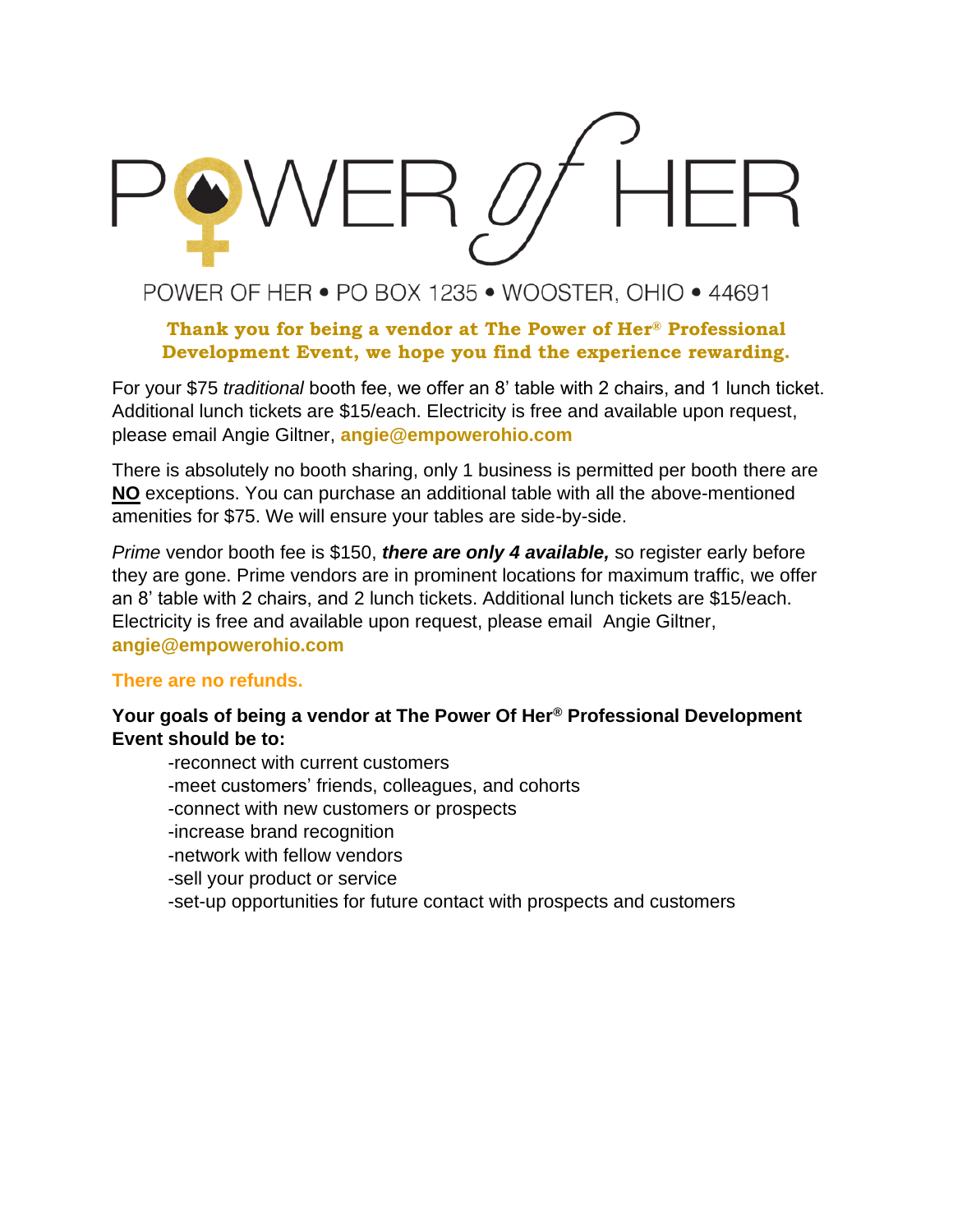**Vendor Requirement.** All vendors are required to donate a door prize with a retail value of \$25+ that best represents their business. Please attach a short description of your door prize, along with a business card. Your organization's name and description provided will be announced when distributed for additional exposure.

All participants will receive a door prize ticket upon entry. Door prizes will be given away during the closing ceremonies beginning at 2:00 p.m. in the auditorium, you are welcome to observe the festivities.

## **Tips to get the most reward out of being at vendor at The Power of Her® Professional Development Event**

**#PowerOfHerWooster** For maximum social media exposure, please use this hashtag.

**Ask the girls with gold The Power of Her name badges.** On the day of the event, if you need assistance, please ask.

**Provide samples.** They do not have to be big or expensive, just enough to give the ladies a taste or idea of what your product is and entice them to buy. If nothing else, have a candy dish.

**Carefully consider price.** Certainly, the whole point of your being at The Power of Her® Professional Development Event is to make a profit. However, make sure your prices are reasonable enough to be perceived as value for the ladies. After all, you are competing for their dollars with the other vendors. Consider any sales or promotions you may want to offer during The Power of Her® Professional Development Event.

**Design your booth with care!** One of the biggest mistakes businesses make is a lack of clear messaging in their booths or poor product placement within their booth, which results in the ladies walking by without knowing what the company does or sells. Booths that are attractive and well planned get the most foot traffic. If a booth seems overstuffed with product or display is ambiguous, they will likely pass you by for the next vendor. Keep in mind, the participants will be voting for the Ladies Vendor Choice Award. The vendor with the most votes wins a free traditional booth for the following year's event, recognition on the website, and an award to place on your vendor table for years to come! Winner will be notified by email approximately one-week post-event.

**Have a conversation piece.** The piece should reflect your business and cause ladies to stop and check it out more closely. i.e. a brief testimonial with a picture of your client, an award you or your business won, or something vintage that represents your business. Be creative!

**Get the word out and promote your presence at the show.** While the Collaborative Leadership Teams works overtime to make sure The Power of Her® Professional Development Event is well advertised, vendors must also do their part to promote the show. It is your job to entice the ladies to your table. The Power of Her® Professional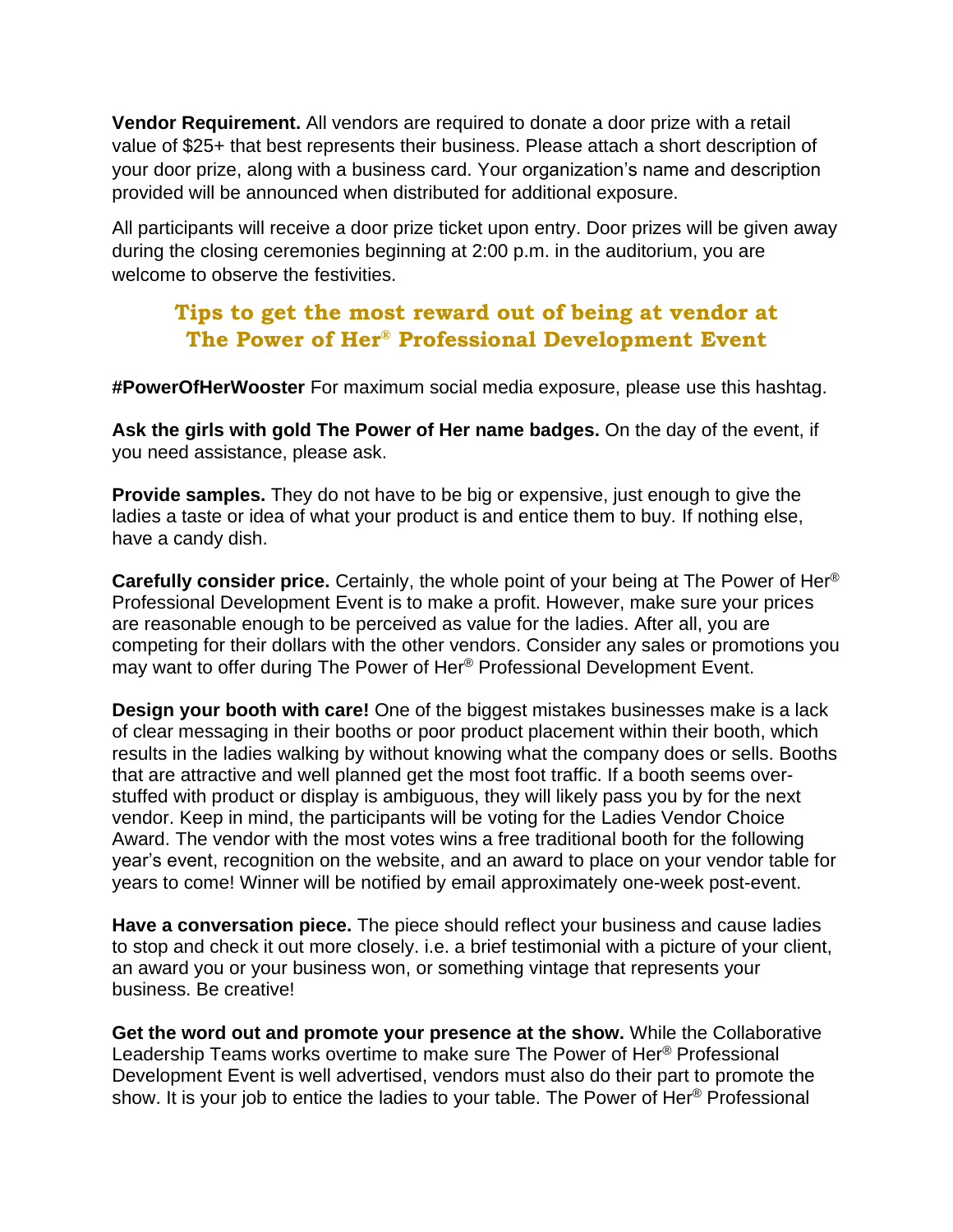Development Event is not only an opportunity to reach out to new customers, but to also strengthen your relationship with existing customers. Promotions could include personal invitations, social media, and email blasts prior to The Power of Her® Professional Development Event.

**Factor in your personnel needs.** While The Power of Her® Professional Development Event is a great experience, it can be exhausting. Make sure you have enough people to help you set-up and tear down your displays and products. SET-UP IS **STRICTLY** THE DAY BEFORE FROM 8:30 A.M.-4:00 P.M. sharp! Tear down is immediately following The Power of Her® Professional Development Event. Fisher Auditorium offers a loading dock on the south side of the building. They also have flatbed carts to help transport the items for your booth.

**Consider ways to build a mailing list.** You will have access to potential customers during The Power of Her® Professional Development Event. Plan for an effective way to add the ladies to your mailing list.

**Make sure you have enough promotional material!** While most ladies attending The Power of Her® Professional Development Event are there to buy on the spot, others may want product information or contact information to make a purchase later. If you offer a service, there is a great potential to make further sales down the line. Ladies may want a catalog of your entire line, order forms to buy more products, or a business card to contact you later. Make sure you have enough of those materials on hand.

**You never know where the next big deal will come from.** Ladies attend the show, in part, to interact with vendors. It is important to treat every woman as if she could be your next big deal.

**Network with your fellow vendors.** They could be potential customers as well. You never know what synergies may exist, i.e. the skin care vendor in the next aisle may want to serve your cookies to their guests during a show.

**Learn From Your Customers.** The Power of Her® Professional Development Event is a valuable learning tool. Take the time to interact at length with the ladies, listen to their comments. It could help you improve your future The Power of Her® Professional Development Event experience or even your product or service!

**Be friendly and engaging!** The Power of Her® Professional Development Event can be physically tiring, make sure booth staff are on their feet and ready to engage the ladies. Have an "elevator speech" ready as you have only a few seconds to capture their attention. Make sure staff know in advance what to say about your product or service in a concise, clear statement. Please follow proper booth etiquette. Always face the ladies and act friendly. Do not turn your back to have private conversations with colleagues or to talk on your cell phone as that can dissuade the ladies from approaching your booth. Staying out front and center of your table also draws ladies in.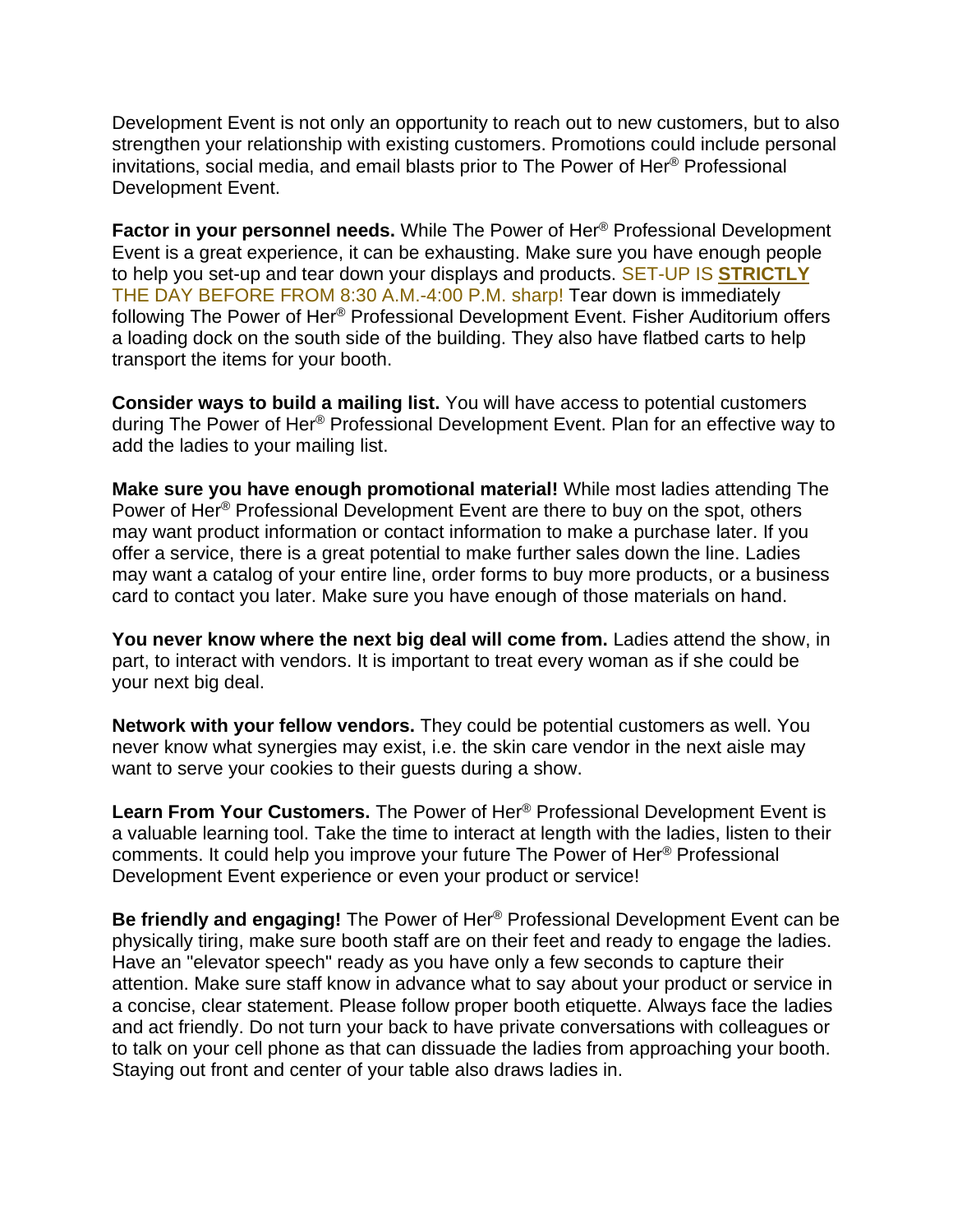**Post-show planning is important too.** Remember, The Power of Her® Professional Development Event does not end until 3:00 p.m. It is important that vendors do not break down early, as there are still ladies who may want to buy from you! The most important job after The Power of Her® Professional Development Event is to follow-up on sales leads. Be sure to set-up a process for following up with leads and define steps to convert leads into sales prospects. Explore whether there is an effective way to contact prospects, through social media, e-mail or direct mail, to bolster customers' impressions of your business.

**Know your style and stick to it.** Be YOU! Can you get inspiration from someone else and put your spin on it? Absolutely! Can you even sell some of the same things as other people? Of course! But make sure it is consistent with YOUR brand. Your style represents your business which is ultimately your brand. This can be hard when you see that some other vendor is selling a similar product like crazy. Just be YOU!

**Dress Code.** It is recommended you dress professionally, yet comfortably, including comfy shoes. The weather is unpredictable in October, you may want to dress in layers. Once again, you know your business best, dress accordingly.

**Complete satisfaction survey.** We cannot improve or know what you would like in subsequent years if you do not communicate it.

**Most importantly, HAVE FUN!** Yes, the show can be a lot of work, but it is also a lot of fun. Your fellow vendors are great people and are a wonderful support system during The Power of Her® Professional Development Event. The ladies and other vendors will have even more fun if they recognize you are having fun too.

### **Other important tidbits…**

- Vendors do not need to check-in the day of the event.
- If you have a goodie to distribute, i.e. chip clip, pen, etc., please do so at your table.
- **.** If you wish to add item(s) to the participant's goodie bags, you can be an event sponsor, see below.
- Vendors can have their own "give-a-way" at their tables.
- Please pay close attention to the agenda for the day located on your table.
- Vendors are welcome to join the participants in the auditorium to hear the speakers.

• The name badges are for participants only, if you desire a name badge, please bring your own.

Your registration as a vendor indicates that you agree with the terms set-forth by The Power of Her® Professional Development Event.

# **WANT TO BE MORE VISIBLE TO PARTICIPANTS & FELLOW VENDORS? SEE BELOW!**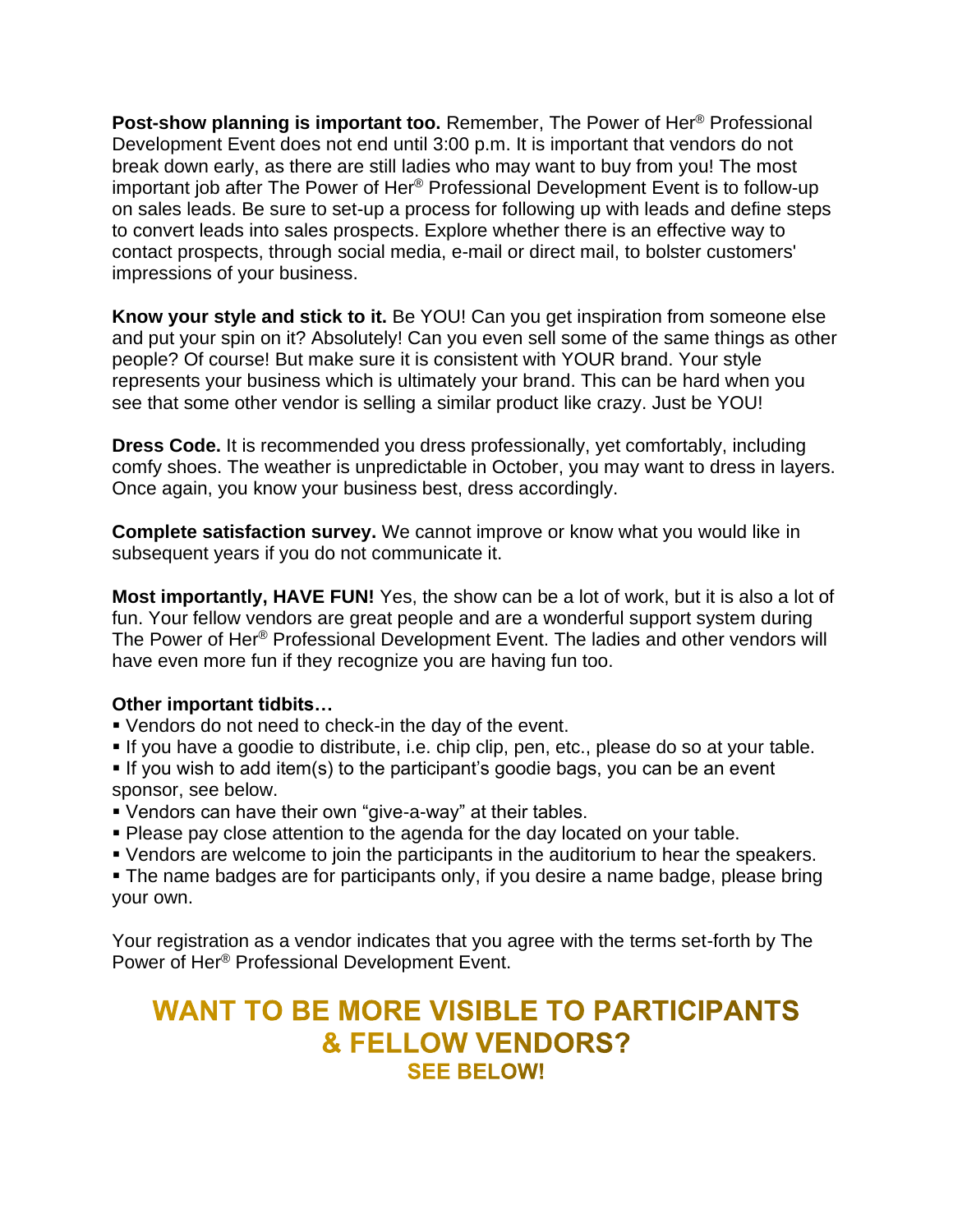### *Benefits of SPONSORSHIP*

-Put your business out front with additional marketing exposure.

-Brand awareness and exposure to your target market.

-Increase your reach to potential new customers/clients.

-Re-connect/re-engage with current customers/clients

-Increase sales/connections during the event.

-Stand apart from your competition.

-Demonstrates community support.

-Create a lasting impression.

### *Exclusive Sponsors \$750*

• optimal market power as the only business in your industry to stand above competitors

- sold on a first come/first served basis per industry
- creates an additional resource for promotion of your brand
- prime visibility in all promotional materials, including programs, website, & social media
- prominent logo placement near the registration table & entrances
- 4 participant tickets, which include breakfast & lunch (\$160 value)
- 8' vendor table with 2 chairs (\$90 value) with prime placement

### *Title Sponsor \$450*

- creates an additional resource for promotion of your brand
- prime visibility in all promotional materials, including programs, website, & social media
- 2 participant tickets, which include breakfast & lunch (\$80 value)
- 8' vendor table with 2 chairs \$90 value) with preferred placement

### *Supporting Organization \$250*

▪ creates an additional resource for promotion of your brand

▪ visibility in all promotional materials, including programs, website, & social media

- 1 participant ticket, which includes breakfast & lunch (\$40 value)
- 8" vendor table with 1 chair available for *an additional \$75*

### Thank you for your sponsorship consideration!

For more details please visit our website: thepowerofher.us or contact Angie Giltner, 330-465-3281, angie@empowerohio.com